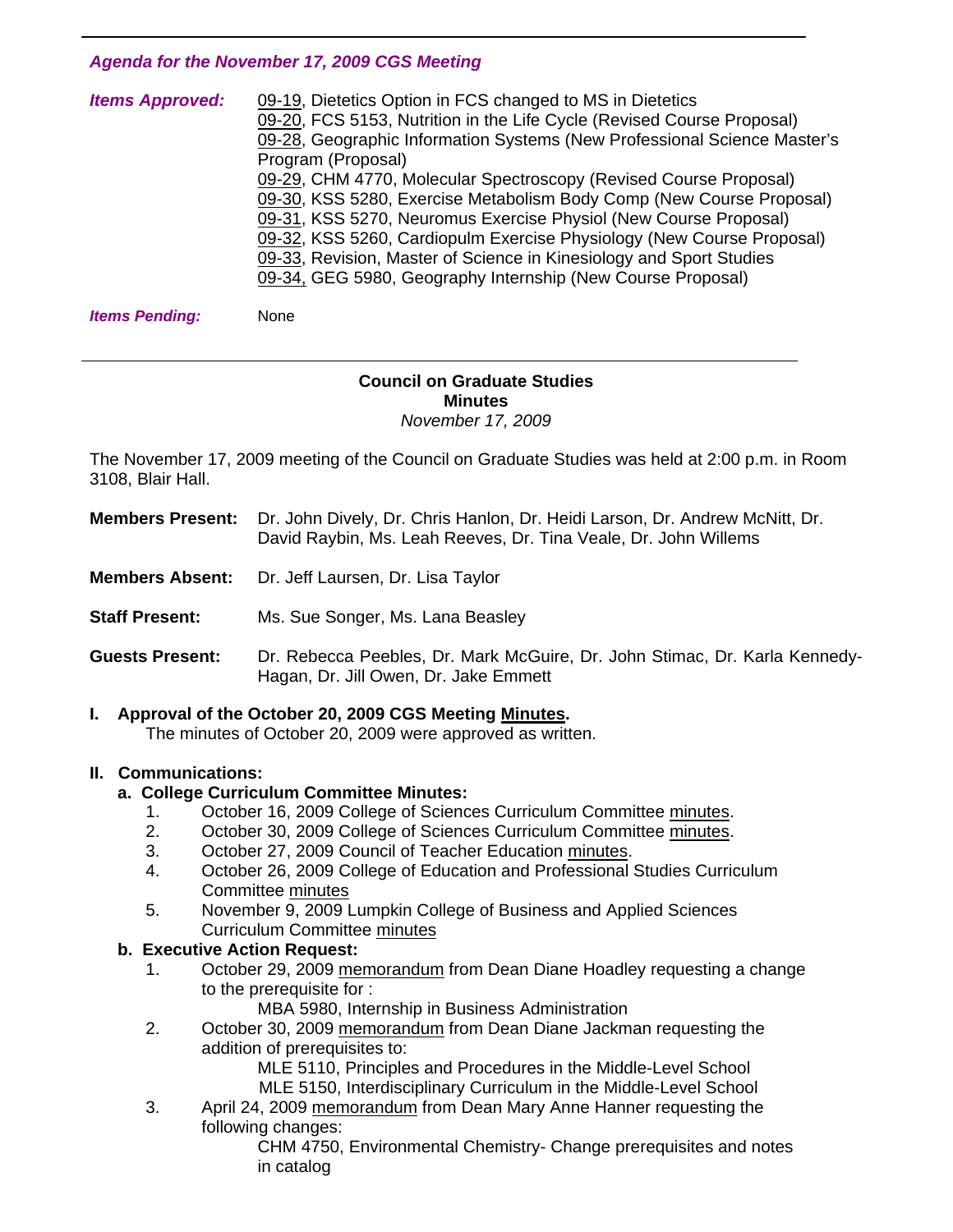*CGS Minutes 11/17/09*<br>**CHM 4800, Selected Topics in Chemistry- Change prerequisites and** 2 notes in catalog

 CHM 4860, Biochemistry III- Change course title, prerequisites and notes

 CHM 4900, Inorganic Chemistry II- Change prerequisites and notes in catalog

 CHM 4915, Advanced Laboratory- Change prerequisites and notes in catalog

4. November 13, 2009 [memorandum](http://www.eiu.edu/~eiucgs/currentagendaitems/LCBAS-exec-act-11-13-09.pdf) from Dean Diane Hoadley requesting course description and prerequisite/note changes for the following:

MBA 5500 – Quantitative Modeling

- MBA 5550 Marketing Management
- MBA 5640 Financial Management
- MBA 5660 Operations Management
- MBA 5670 Management Information Systems
- MBA 5680 Organizational Behavior and Group Dynamics

#### **III. Items Added to the Agenda:**

- 1. [09-30,](http://www.eiu.edu/~eiucgs/currentagendaitems/agenda09-30.pdf) KSS 5280, Exercise Metabolism Body Comp (New Course Proposal)
- 2. [09-31,](http://www.eiu.edu/~eiucgs/currentagendaitems/agenda09-31.pdf) KSS 5270, Neuromus Exercise Physiol (New Course Proposal)
- 3. [09-32, K](http://www.eiu.edu/~eiucgs/currentagendaitems/agenda09-32.pdf)SS 5260, Cardiopulm Exercise Physiology (New Course Proposal)
- 4. [09-33, R](http://www.eiu.edu/~eiucgs/currentagendaitems/agenda09-33.pdf)evision, Master of Science in Kinesiology and Sport Studies
- 5. [09-34, G](http://www.eiu.edu/~eiucgs/currentagendaitems/agenda09-34.pdf)EG 5980, Geography Internship (New Course Proposal)
- 6. [09-19, D](http://www.eiu.edu/~eiucgs/currentagendaitems/agenda09-19.pdf)ietetics Option in FCS changed to MS in Dietetics
- 7. [09-20, F](http://www.eiu.edu/~eiucgs/currentagendaitems/agenda09-20.pdf)CS 5153, Nutrition in the Life Cycle (Revised Course Proposal)
- 8. [09-28, G](http://www.eiu.edu/~eiucgs/currentagendaitems/agenda09-28.pdf)eographic Information Systems (New Professional Science Master's Program Proposal)
- 9. [09-29, C](http://www.eiu.edu/~eiucgs/currentagendaitems/agenda09-29.pdf)HM 4770, Molecular Spectroscopy (Revised Course Proposal)

*Dr. Hanlon motioned and Dr. Larson seconded the motion to add these items to the agenda to be acted on in today's meeting.* 

#### **IV. Items Acted Upon**

1. [09-30, K](http://www.eiu.edu/~eiucgs/currentagendaitems/agenda09-30.pdf)SS 5280, Exercise Metabolism Body Comp (New Course Proposal)

 *Dr. Emmett presented the information regarding the new course proposal and answered questions of the council. Proposal was unanimously approved effective Summer 2011.* 

**5280 KSS. Regulation of Exercise Metabolism and Body Composition** *(3-0-3) SU.* 

Exercise Metabolism Body Comp. Study of the regulation and the assessment of energy use/metabolism during and following exercise, including the influence of diet and training on exercise metabolism. Also included are assessment of body composition and obesity, the affect of exercise on body composition, and the role of exercise in weight regulation. Prerequisite: BIO 2001, Human Physiology and KSS 4340, Exercise Physiology or permission of department chair.

2[. 09-31, K](http://www.eiu.edu/~eiucgs/currentagendaitems/agenda09-31.pdf)SS 5270, Neuromus Exercise Physiol (New Course Proposal)

*Dr. Emmett presented information regarding the new course proposal and answered questions of the council. Proposal was unanimously approved effective Spring 2011.* 

**5270 KSS. Neuromuscular Exercise Physiology. (3-0-3) S.** Neuromus Exercise Physiol. This course examines the affects of acute and chronic exercise, including various types of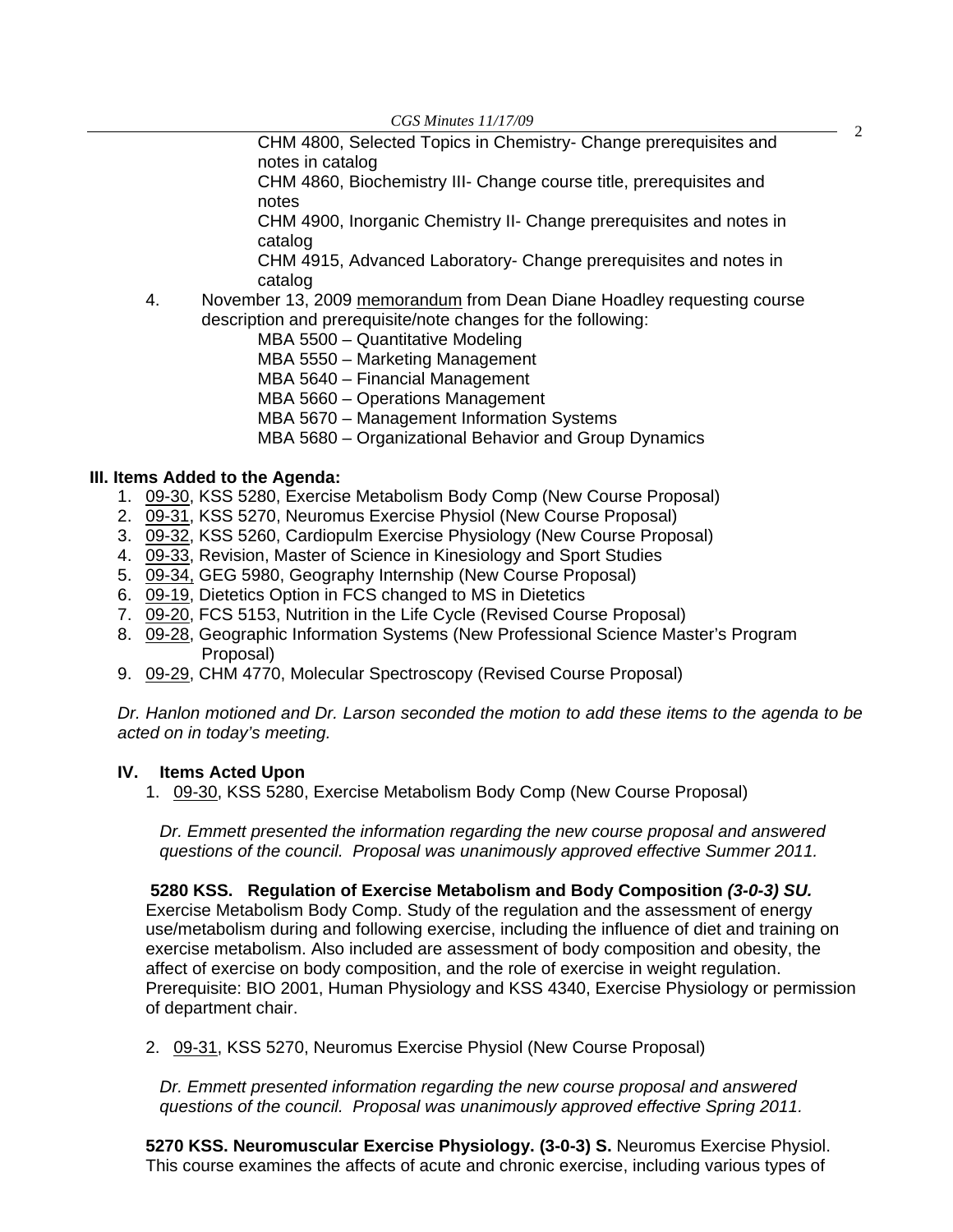*CGS Minutes 11/17/09*<br>strength and conditioning programs, on the function of the neuromuscular system in various populations (e.g. health, women, elderly, disease, etc.) BIO 2001, Human Physiology and KSS 4340, Exercise Physiology. Prerequisite: BIO 2001, Human Physiology and KSS 4340, Exercise Physiology or permission of department chair.

3. [09-32, K](http://www.eiu.edu/~eiucgs/currentagendaitems/agenda09-32.pdf)SS 5260, Cardiopulm Exercise Physiology (New Course Proposal)

 *Dr. Emmett presented information regarding the new course proposal and answered questions of the council. Proposal was unanimously approved effective Fall 2010.* 

**5260 KSS. Cardiopulmonary Exercise Physiology. (3-0-3) F**. Cardiopulm Exercise Physiology. This course examines the response of the cardiopulmonary system to acute and chronic exercise in healthy individuals and those with various types of cardiopulmonary dysfunction. Prerequisite: BIO 2001, Human Physiology and KSS 4340, Exercise Physiology or permission of department chair.

4. [09-33,](http://www.eiu.edu/~eiucgs/currentagendaitems/agenda09-33.pdf) Revision, Master of Science in Kinesiology and Sport Studies

*Dr. Emmett presented information regarding the revision to the Exercise Science Field of Study. There are two options: Clinical Exercise Science Option or Non-clinical Exercise Science Option. After answering questions of the council the revisions were approved unanimously to be effective Fall 2010.* 

5. [09-29, C](http://www.eiu.edu/~eiucgs/currentagendaitems/agenda09-29.pdf)HM 4770, Molecular Spectroscopy (Revised Course Proposal)

*Dr. Rebecca Peebles presented information regarding the revisions to the course and answered questions of the council. Revised proposal was approved unanimously by the council effective Fall 2010.* 

#### *CHM 4770 - Molecular Spectroscopy.*

(1-6-3) (0-6-2) Use of pulsed nmr, Fourier transform infrared, Raman, vibronic absorption, and time resolved laser induced fluorescence spectroscopy to determine molecular structure, force fields, and the dynamics of molecular motion and energy transfer processes. On demand. Application of spectroscopic techniques to study molecular structures, properties and dynamics. Methods used include vibrational and rotational spectroscopy, laser spectroscopy, and computational techniques. WI

#### **Prerequisites & Notes**

CHM 3915 and 3920 or 5300 or concurrent enrollment in CHM 5300. CHM3915 (with a grade of C or better) and CHM3920; or permission of instructor

Credits: 32

6. [09-34,](http://www.eiu.edu/~eiucgs/currentagendaitems/agenda09-34.pdf) GEG 5980, Geography Internship (New Course Proposal)

*Dr. John Stimac presented the new course proposal to the council and answered questions. Proposal was unanimously approved effective Fall 2010.* 

**5980 GEG. Geography Internship. (Arr.-Arr.-1-6) On Demand.** An individually planned work experience in a business or agency appropriate to the student's area of specialization. Internship must be approved by the department Chair. Course may be repeated to a maximum of 6 hours. Restrictions: Graduate Level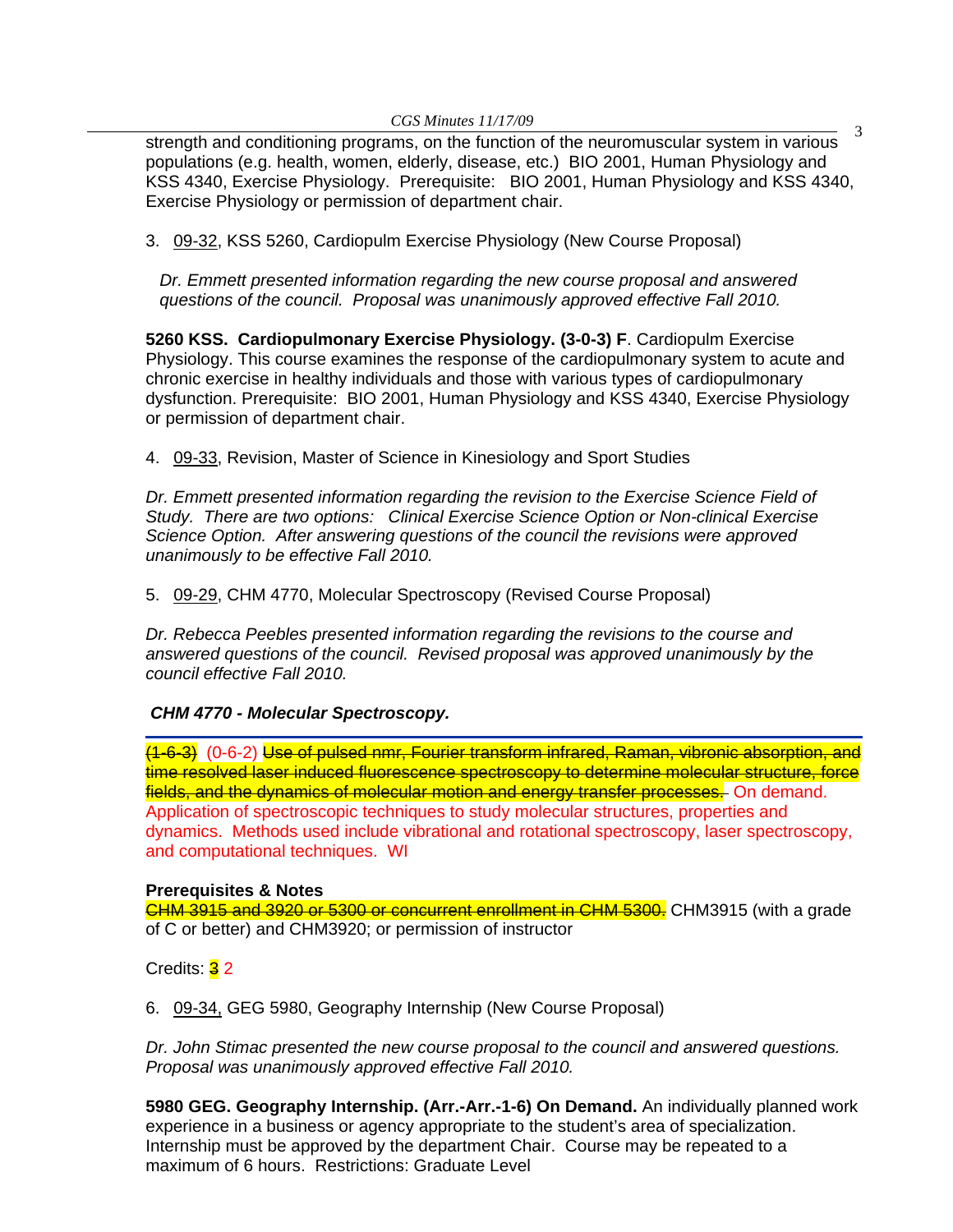7. [09-28, G](http://www.eiu.edu/~eiucgs/currentagendaitems/agenda09-28.pdf)eographic Information Systems (New Professional Science Master's Program Proposal)

*Dr. John Stimac presented the proposal to the council and answered questions. Proposal was unanimously approved effective Fall 2010. (See Attachment A)* 

8. [09-20, F](http://www.eiu.edu/~eiucgs/currentagendaitems/agenda09-20.pdf)CS 5153, Nutrition in the Life Cycle (Revised Course Proposal)

*Dr. Karla Kennedy-Hagan presented the revised course proposal. Proposal was unanimously approved effective Fall 2009.* 

#### *FCS 5153 - Nutrition in the Life Cycle*

 $(3-0-3)$  (2-0-2) Nutrition as a factor in human growth and development throughout the life cycle.

#### **Prerequisites & Notes**

Nutrition in the Life Span (FCS 3755). Advanced Human Nutrition (FCS 4750) This course is restricted to graduate students enrolled in the MS in FCS: Dietetic Option and Graduate Students who have met the prerequisite requirements. Credits: 3 2

9. [09-19,](http://www.eiu.edu/~eiucgs/currentagendaitems/agenda09-19.pdf) Dietetics Option in FCS changed to MS in Dietetics

*Dr. Karla Kennedy-Hagan presented the proposal for the new Master in Science in Dietetics. The program was approved with a note that it is not a Program Name Change, but a New Program and under Administrative Structure, the words Currently, both, would be removed (See attachment B). Following is the result of the vote:* 

*Yes: Dively, Larson, McNitt, Raybin, Reeves, Veale, Willems No: None Abstained: Hanlon* 

*Note: Following the meeting Dr. Mary Herrington-Perry did note that this new program would need to be approved by the IBHE.* 

#### **V. Committee Reports:**

- 1. Textbook Rental Dr. Raybin reported the committee toured the new Textbook Rental building for their last meeting. It is finished outside but not inside. It is anticipated to be finished sometime during the Spring 2010 semester.
- 2. Library Advisory Dr. Veale reported that the main issue being discussed at the meetings is regarding the Booth Library Research/Creative Activity award – it has not been finalized at this time.
- 3. ATAC Dr. Veale said they will be meeting in December.
- 4. Honorary Degree Dr. Dively noted minor changes were made to IGP 52 and it has been submitted to the President's Council for further consideration.
- 5. TEAM Grants Council Ms. Reeves reported that all grants were approved except one.
- 6. GSAC Dr. Veale reported that GSAC is looking into the issue of health insurance coverage for graduate students, especially graduate assistants. A couple of issues are the low lifetime limit amount and that spouses and family are not considered for coverage. GSAC is also looking to provide more social activities for graduate students.
- 7. CASL No report was given at this time.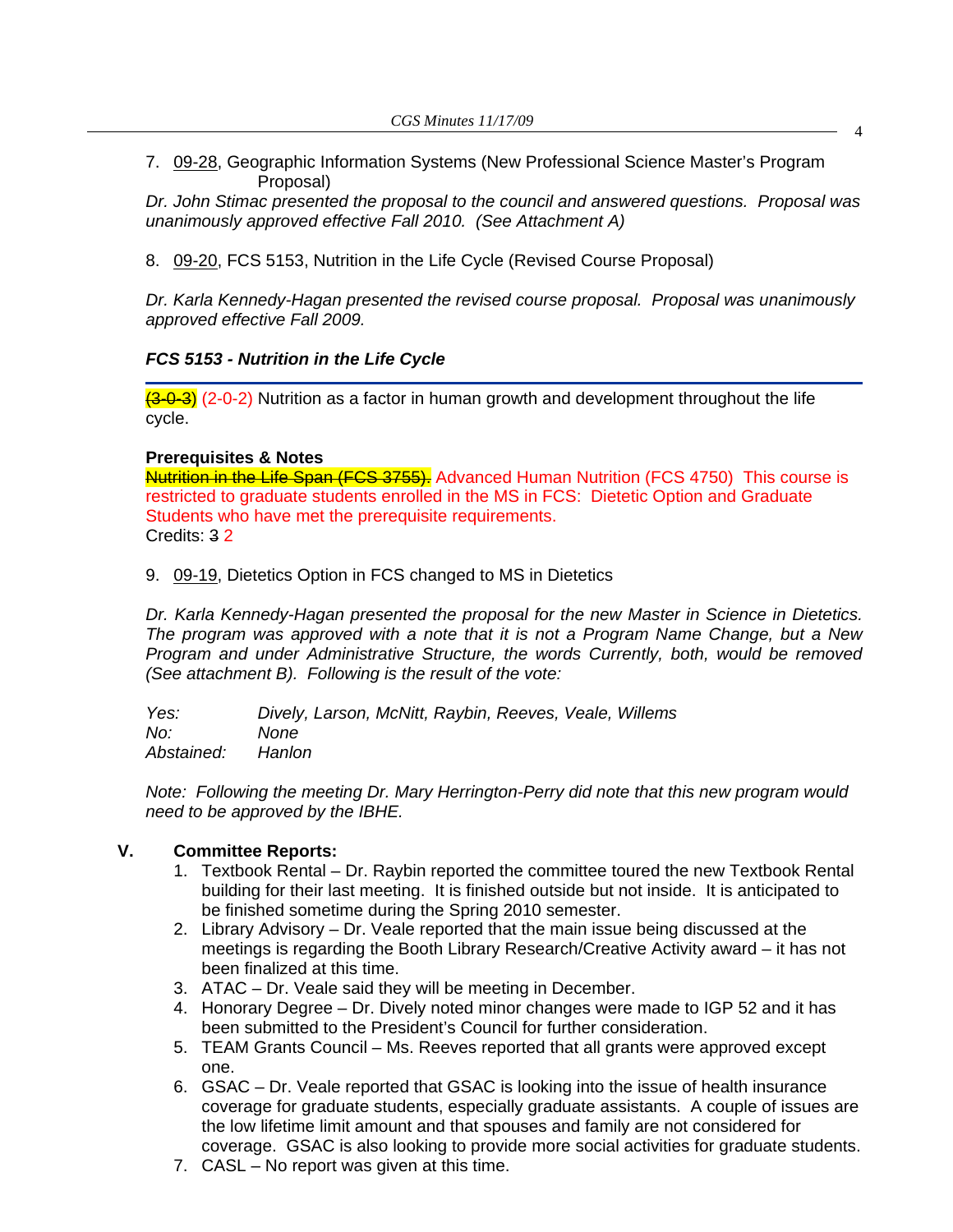#### **VII. Dean's Report:**

Congratulations were given to Dean Augustine, in his absence, for being elected to the board of directors for the Council of Graduate Schools in Washington, DC.

The next meeting will be held Tuesday, December 6, 2009.

The meeting adjourned at 3:35 p.m. *–Minutes prepared by Ms. Lana Beasley, Staff* 

The current agenda and all CGS minutes are available on the Web at http://www.eiu.edu/~eiucgs/index.php.

\*\*\*\*\*\*\*\*\*\* ANNOUNCEMENT OF NEXT MEETING \*\*\*\*\*\*\*\*\*\* December 6, 2009 3108 Blair Hall @ 2:00 p.m.

**Agenda:** None

#### **Approved Executive Actions: LCBAS Effective Fall 2010**

 1. MBA 5980: \* Add to Prerequisites and notes: or other graduate degree programs.

#### **MBA 5980 - Internship in Business Administration**.

(Arr.-Arr.-1 to 12) (Credit/No Credit) An approved employment experience in an appropriate organization. NOTE: A maximum of three semester hours may be applied to the MBA degree program.

Prerequisites & Notes: Approval of the Coordinator, Graduate Business Studies and admission to the MBA degree program or other graduate degree programs.

Credits: 1 to 12

#### **CEPS Effective Spring 2010**

#### 1. **MLE 5110**:

\* Add the following course prerequisite: ELE 3000 and ELE 3280; SED 3000 or SED 3330 and EDP 3331; completion of the Alternate Certification Program; or permission of department chair.

#### *MLE 5110 - Principles and Procedures in the Middle-Level School.*

(3-0-3) Definition and rationale for middle level education, historical development, components of the middle school, curriculum and organizational patterns, teacher's role in middle-level education, and planning for instruction. This course partially fulfills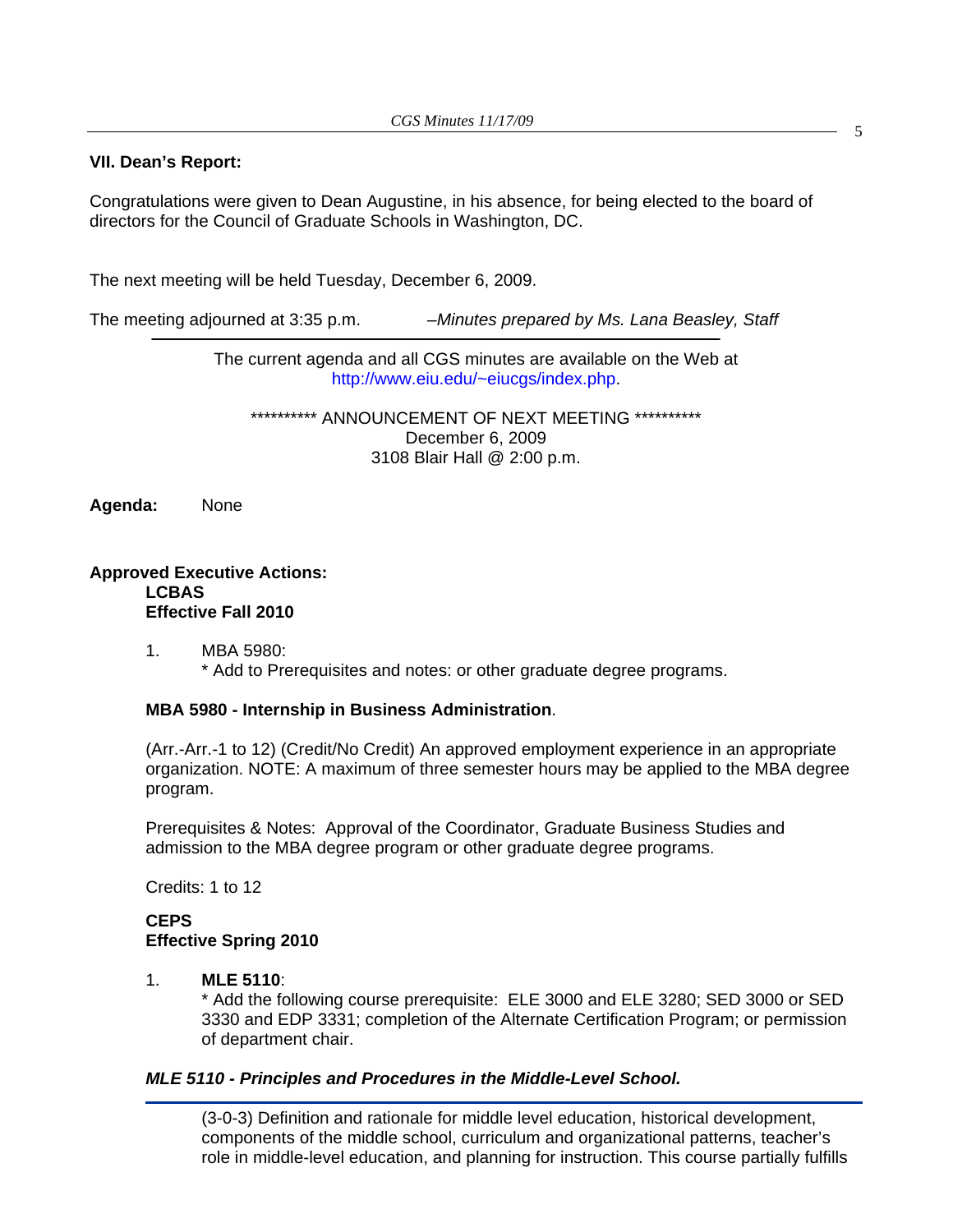*CGS Minutes 11/17/09* <sup>6</sup> the ISBE requirements for middle-level endorsement. Prerequisites & Notes: ELE 3000 and ELE 3280; SED 3000 or SED 3330 and EDP 3331; completion of the Alternate Certification Program; or permission of department chair.

Credits: 3

2. **MLE 5150**:

 \* Add the following course prerequisite: ELE 3000 and ELE 3280; SED 3000 or SED 3330 and EDP 3331; completion of the Alternate Certification Program; or permission of department chair.

#### *MLE 5150 - Interdisciplinary Curriculum in the Middle-Level School.*

(3-0-3) Interdisciplinary organization of curriculum and instructional techniques appropriate for middle-level schools. Emphasis on instruction in multiple content areas appropriate for grades 6-8 including enhancement of instruction with available technology. Appropriate assessment measures which comply with current state mandates are also emphasized. This course partially fulfills the ISBE requirements for middle-level endorsement. ELE 3000 and ELE 3280; SED 3000 or SED 3330 and EDP 3331; completion of the Alternate Certification Program; or permission of department chair.

Credits: 3

## **COS Effective Fall 2010**

#### 1. **CHM 4750**:

\* Change the following course prerequisite: CHM 2730; CHM 3910 or permission of the instructor. CHM 3450 recommended. Replace with: CHM 2730; CHM 2430 or CHM 2840

4750 CHM. Environmental Chemistry (3-0-3) On Demand. The chemistry of environmental processes and chemical contaminants in the hydrosphere, atmosphere, and biosphere; the impact of energy generation on the global environment; the toxicology of specific chemical compounds. Prerequisites & Notes: CHM 2730; CHM 2430 or CHM 2840. Credits: 3

### *2. CHM 4800:*

#### *Effective Fall 2010*

 *\* Change prerequisites & notes in the catalog description of CHM 4800 (Selected Topics in Chemistry) to: Variable depending on topic* 

#### *CHM 4800 - Selected Topics in Chemistry.*

(Arr.-Arr.-1 to 3) A course in a selected area of chemistry. May be repeated for credit if a different topic is taught.

#### **Prerequisites & Notes**

Variable depending on topic.

Credits: 1 to 3

3. **CHM 4860**:  **Effective Fall 2010**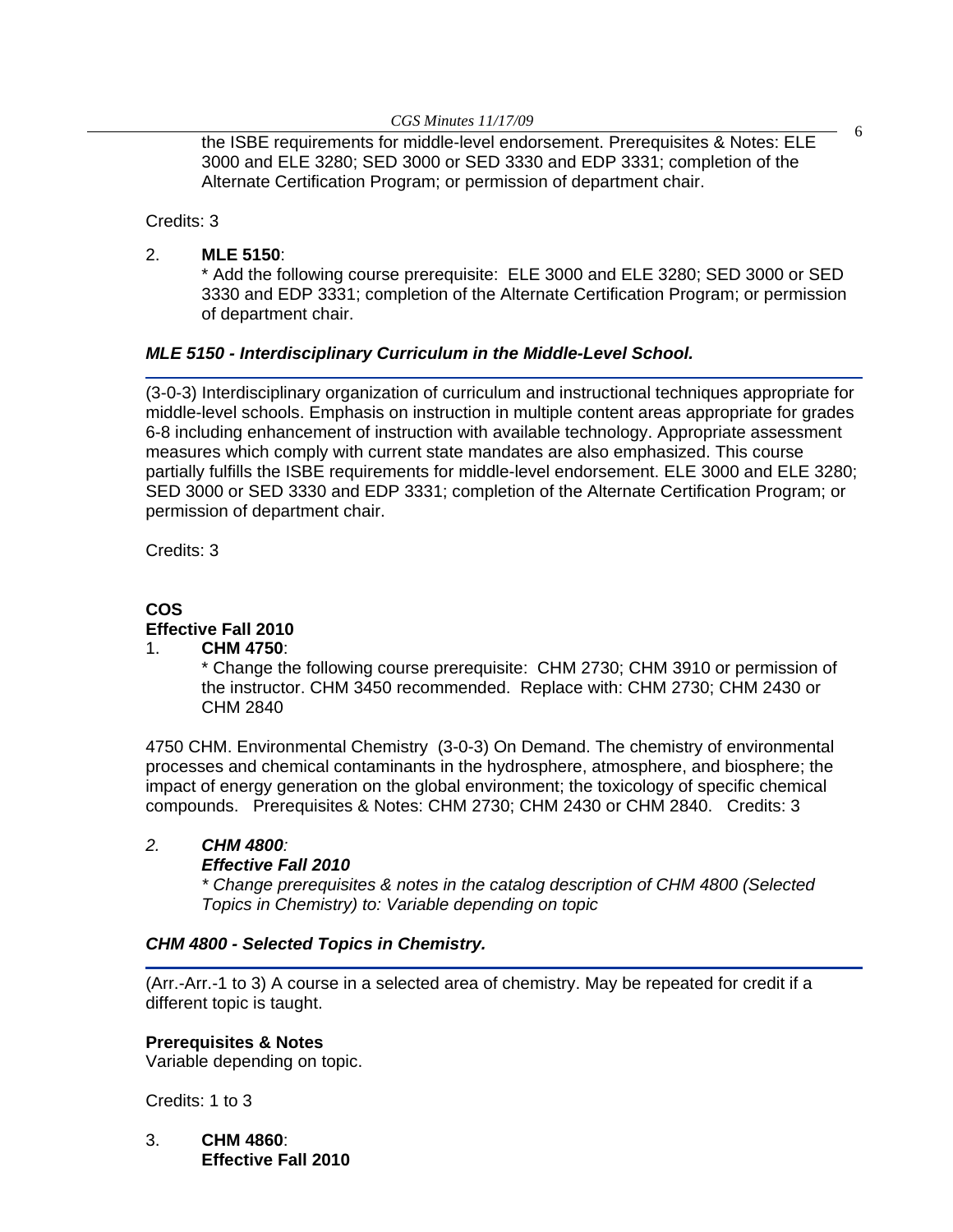*CGS Minutes 11/17/09* 7 \* Requested Change: Change course title to: Advanced Biochemistry and change the prerequisites to: CHM 3460 or 3450 with instructor permission

#### *CHM 4860 - IAdvanced Biochemistry.*

(3-0-3) Topics may include protein structure and function, enzyme mechanisms, transcription, DNA replication, regulation of DNA expression, and cellular signaling pathways.

#### **Prerequisites & Notes**

CHM 3460 or 3450 with instructor permission

Credits: 3

#### 4. **CHM 4900**:

#### **Effective Fall 2010**

 **\*** Change Prerequisite and notes to: CHM 2310 with a grade of C or better; CHM 3910 (or concurrent enrollment therein)

#### *CHM 4900 - Inorganic Chemistry II.*

(3-0-3) Bonding, structures, and reactivity of inorganic, organometallic, and bioinorganic compounds.

#### **Prerequisites & Notes**

CHM 2310 with a grade of C or better; CHM 3910 (or concurrent enrollment therein).

Credits: 3

#### **5. CHM 4915:**

#### **Effective Spring 2010**

 **\*** Change Prerequisites & Notes to:CHM 2840, 2845, 3780, and 4900. Prior completion of CHM 3915 recommended

#### *CHM 4915 - Advanced Laboratory*

(1-6-3) An interdisciplinary laboratory course featuring experiments in inorganic, organic, and organometallic chemistry. Experiments will emphasize advanced techniques of chemical research, including the synthesis and characterization of important classes of inorganic, organic, and organometallic compounds.

#### **Prerequisites & Notes**

CHM 2840, 2845, 3780, and 4900. Prior completion of CHM 3915 recommended

Credits: 3

#### **LCBAS All Effective Fall 2010**

#### 1. **MBA 5500:**

 \*Change Prerequisites & Notes to: BUS 3950 and admission to the MBA or MSNS- GIS Option degree programs.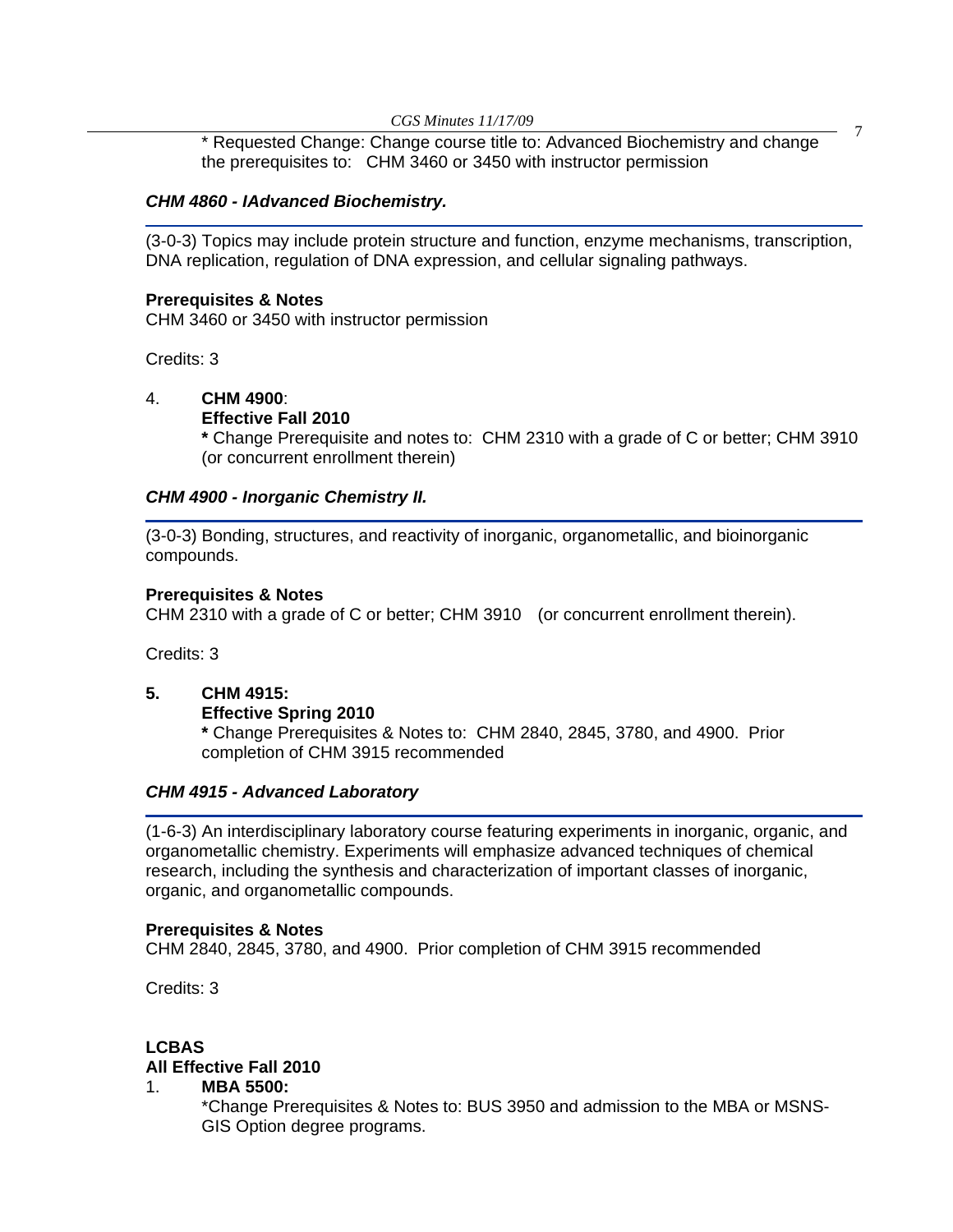# *CGS Minutes 11/17/09* <sup>8</sup> *MBA 5500 - Quantitative Modeling.*

(3-0-3) A study of practical statistics and operations research topics using spreadsheet models. Statistical concepts include confidence intervals, hypothesis testing, chi-square tests, t-tests, ANOVA's, and correlation analysis. Operations research topics will integrate finance, marketing and operation management models using spreadsheets.

#### **Prerequisites & Notes**

BUS 3950 and admission to the MBA or MSNS-GIS Option degree programs.

Credits: 3

#### 2. **MBA 5550:**

\* Change Prerequisites & Notes to: BUS 3470 and admission to the MBA or MSNS- GIS Option degree programs.

#### *MBA 5550 - Marketing Management.*

(3-0-3) Analysis of the strategic marketing problems confronting managers in the evaluation of marketing opportunities, selection of target markets, development of marketing strategies, planning of marketing tactics, and implementation and control of the marketing effort.

#### **Prerequisites & Notes**

BUS 3470 and admission to the MBA or MSNS- GIS Option degree programs.

Credits: 3

.

3. **MBA 5640:** 

 **\***Change Prerequisites & Notes to: BUS 3710, BUS 2810, and admission to the MBA or MSNS- GIS Option degree programs.

#### *MBA 5640 - Financial Management.*

(3-0-3) An investigation of the firm's acquisition and financing activities, to include working capital management, capital budgeting, capital structure strategies, and valuation theory. The practical application of financial policy is stressed for decision-making purposes.

#### **Prerequisites & Notes**

BUS 3710, BUS 2810, and admission to the MBA or MSNS- GIS Option degree programs.

Credits: 3

#### 4. **MBA 5660:**

 **\*** Change Prerequisites & Notes to: BUS 3950 and admission to the MBA or MSNS- GIS Option degree programs.

#### *MBA 5660 - Operations Management.*

(3-0-3) An integrative course that is concerned with the production and distribution of goods and services. Topics that are covered in depth are operations strategy, service and product design, quality, lean manufacturing management, supply chain management and integrative technologies in operations. Cases are used to analyze situations, and to understand the